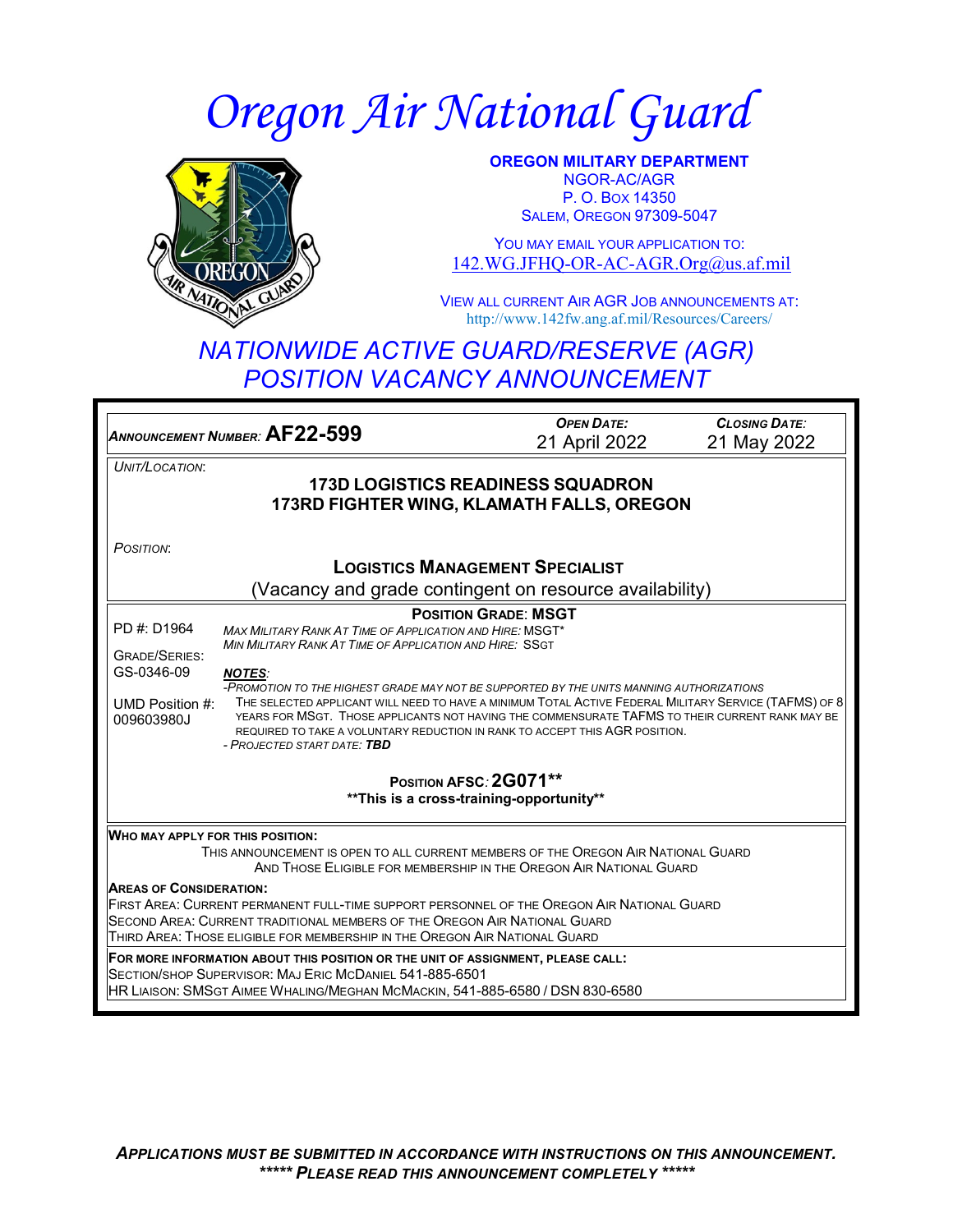# **DESCRIPTION OF DUTIES**

This position is located in the Plans and Integration Section of the Deployment and Distribution Flight, Logistics Readiness Squadron, Mission Support Squadron, at an ANG Aviation Wing. Serves as a Logistics Management Specialist with responsibility for in assisting in developing, planning, organizing, and analyzing wing logistics plans that include multiple units and may include geographically separated units. Provides technical advice on all Logistics Information Systems in support of deployment operations. The primary purpose of this position is to implement policy programs and procedures utilizing automated/non automated systems for the accurate control of Wing Logistics planning in support of Aerospace Expeditionary Force/Wing (AEF/AEW) Operations around the world.

#### b. DUTIES AND RESPONSIBILITIES:

(1) Provides technical/administrative assistance to the program manager for the Integrated Deployment System (IDS); Deliberate and Crisis Action Planning and Execution Segments (DCAPES), Contingency Operations/Mobility Planning and Executive System (COMPES), Logistics Module-Base Level (LOGMOD-B), Automated Air Load Planning System (AALPS), and Cargo Movement Operations System (CMOS). Ensures that all systems interface within IDS. Assists the subject matter expert for COMPES in providing the Wing Commander and the Logistics Officer information in selecting, deploying and monitoring contingency forces. Maintains LOGMOD-B and the Logistics Detail (LOGDET) data, assists in designing logistics packages to meet Operation Plans (OPLAN) tasking, and coordinates with tasked units to ensure compliance and accuracy of systems. Assist with the management and production of AALPS products. Provides continuous guidance and instruction to units on COMPES, Logistic Detail-Base Level (LOGDET-B) data and Manpower/ Personnel Module-Base Level (MANPER-B) matters. Coordinates both LOGMOD-B and MANPER-B portions of COMPES for input and processing. Produces COMPES data to support wartime activities and Operations Other Than War (OOTW) required by units to mobilize and deploy equipment and personnel.

(2) Formulates and consolidates logistical annexes for IDS guidance based on regulations, manuals, instructions, and directives issued by higher headquarters. During peacetime and at actual and training deployments, provides staff input and participation in the Deployment Control Center (DCC). Plans and develops deployment training for the wing and units in addition to conducting training. Ensures the unit meets all pre-execution and command and control requirements for deployments. Analyzes time phased force deployment requirements to develop plan annexes and schedules for inclusion in execution phase of the wing deployment guidance. As directed by, and in conjunction with higher-graded employees, assists units by providing guidance and performing staff assistance visits to identify, correct, and assist with deployment oriented problems. Reviews deployment assessment capabilities with unit commanders to ensure that required deployment training is being conducted. Plans and briefs logistics personnel regarding the movement of personnel and equipment during simulated and actual deployments and exercises.

(3) At the direction of, and in conjunction with the logistics staff, identifies required deployment/redeployment support with the wing staff, serving as the NCOIC of the Redeployment Assistance Team (RAT), Air Mobility Command (AMC), and Air Combat Command (ACC) for the transportation of equipment and personnel. Determines the type and number of aircraft required for mission deployment/ redeployment. Validates load plans, priority shipments, and customs clearance requirements. Ensures all unit personnel and equipment are properly identified and prepared for deployment/ redeployment. Assists the Logistics Officer with determining the type and number or quantity of troops and equipment available for tasking and schedules via correspondence with headquarters (i.e., ACC, AMC, NGB, ANGRC, and Numbered Air Forces), as applicable to accomplish specific mission requirements.

(4) Reviews resource/logistics plans, programs, and deployment activities with the senior officer to ensure authorized mobility equipment is available or on order, and assures that the equipment is properly budgeted. In conjunction with the senior officer, develops program priorities and determines dollar requirements. As directed, develops load-plans and analyzes transportation requirements for the wing and units. Schedules all requirements through transportation activities to ensure personnel and equipment arrive according to planned tasking.

(5) Reviews OPLANS, Concept Plans (CONPLANS), Concept of Operations (CONOP), USAF Special Operation Plans, Exercise Plans, and Execution Orders for tasking from higher headquarters. Determines availability of personnel and equipment for tasking and manages the War Reserve Material (WRM) assets at home station and deployed locations for units. Analyzes and identifies tasking for logistical shortfalls, limiting factors (LIMFACs) and problems; and compiles and submits to the senior officer for inclusion in the formal supportability/feasibility studies that allows commanders to make vital decisions that affect mission accomplishment. Formulates and prepares logistics annexes and consolidates inputs from all attached units in accordance with all-applicable regulations and directives.

(6) Analyzes In-Garrison Expeditionary Site Plans (IGESP) and participates in site surveys to ascertain, identify, and plan airlift and logistical support requirement needs to support and sustain the wing and units.

(7) Maintains and analyzes the correlation of data between the Unit Type Code (UTC) Management Information System (UMIS), Designed Operational Capacity (DOC) statements, and all applicable plans for all wing and supported units for readiness reporting and tasking. Identifies problems/discrepancies to the Logistics Officer, unit, and higher headquarters functional managers. Recommends resolutions when unable to resolve at base level.

(8) Assists with maintaining and analyzes the correlation of data between the Unit Type Code (UTC) Management Information System (UMIS), Designed Operational Capacity (DOC) statements, and all applicable plans for all wing and supported units for readiness reporting and tasking. Directly supports the wing AEF Reporting Tool (ART) manager and helps with training unit monitors. Identifies problems/discrepancies to the Logistics Officer, unit, and higher headquarters functional managers. Recommends resolutions when unable to resolve at base level.

*APPLICATIONS MUST BE SUBMITTED IN ACCORDANCE WITH INSTRUCTIONS ON THIS ANNOUNCEMENT. \*\*\*\*\* PLEASE READ THIS ANNOUNCEMENT COMPLETELY \*\*\*\*\**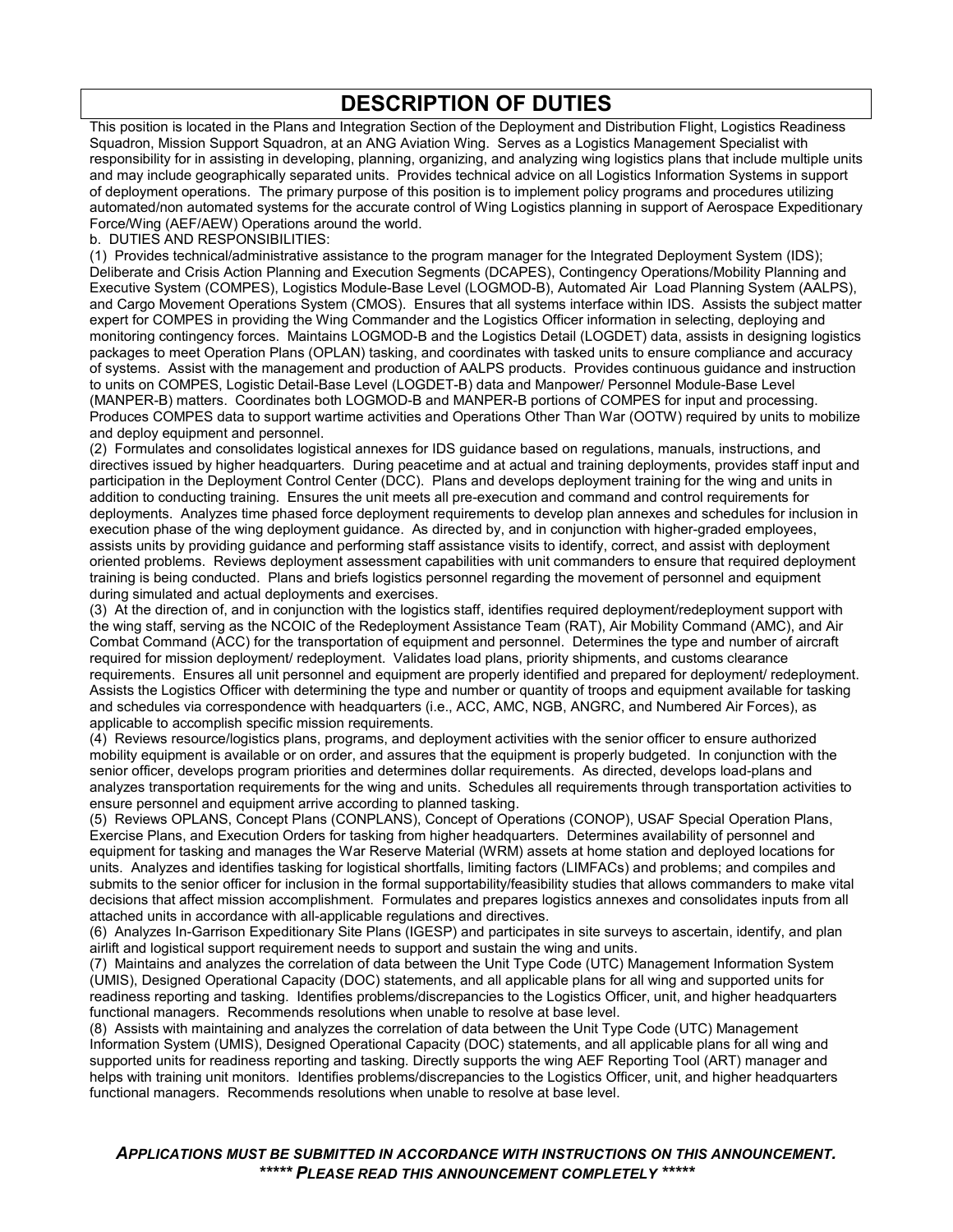(9) Evaluates the unit's logistics posture as reported in the Status of Resources and Training System (SORTS) and assist with training of unit monitors. Monitors the status of the logistical readiness of the unit and determines deviations in the total logistical posture. Recommends necessary actions to preclude or mitigate effects of support deficiencies.

(10) Performs pilot/non-pilot unit responsibilities in accordance with applicable directives. When acting as a UTC pilot unit, responsible for developing standard manpower and equipment changes in the deployment packages and advising non-pilot units system wide. In conjunction with the Logistics officer and non-pilot units, resolves manpower and equipment differences. Adds, changes, or deletes requirements as the UTCs evolve IAW functional manager guidance.

(11) Provides technical logistic plans support at staff meetings and working groups conducted by the Wing/Air Commander and staff. Resolves logistical problems as they occur. May represent the Wing Commander and assigned units, in the absence of higher graded employee, at conferences, workshops, meetings, and briefings at MAJCOM NGB, ACC, AMC, NATO and pilot unit working groups. These meetings may have an impact on deployment and plans relating to both ANG and active duty wing flying organizations/activities detailing policies and requirements.

(12) Provides input to Receiver/Supplier Support Agreements for the wing. Monitors and evaluates support agreements between units and host agencies and assists with accomplishing required agreements to support the wing mission. Ensures reimbursements are identified to the Logistics Officer. Maintains all documentation from all impacted parties. Makes recommendations to resolve impasses when disagreements occur. Trains the functional area agreement coordinators. These agreements are between host base units, tenant units, and variety of other military services, civil airport authorities, and DOD/NON-DOD agencies located on base, in the vicinity, or at overseas planned wartime host bases and nations. (13) Monitors status of WRM posture for the wing and provides guidance and assistance to units. Develops and maintains statistical information on WRM and mobility equipment and resolves LIMFACs and shortfalls or develops alternate methods of accomplishment. May serve as an alternate point of contact for the WRM program.

(14) Performs other duties as assigned

x. Other duties as assigned.

## **ELIGIBILITY REQUIREMENTS FOR ENTRY INTO THE AGR PROGRAM**

- Member must meet all eligibility criteria in ANGI 36-101, The Active Guard/Reserve Program.<br>
Must be a member or eligible to become a member of the Oregon Air National Guard
- Must be a member or eligible to become a member of the Oregon Air National Guard.
- $\triangleright$  Member will be required to hold a compatible military assignment in the unit they are hired to support.
- $\triangleright$  Member's military grade will not exceed the maximum military duty grade authorized on the Unit Manning Document (UMD) for the position.
- $\triangleright$  Member must meet the physical qualifications outlined in AFI 48-123, Medical Examination and Standards, Attachment 2 before being placed on an AGR tour.
- Member must have retainability to complete the tour of military duty.
- Member must not be eligible for, or receiving a federal retirement annuity.
- Member must comply with standards outlined in AFI 36-2905, Fitness Program to be eligible for entry into the AGR program.
- $\triangleright$  Member must hold required AFSC or be eligible for retraining (if applicable) and meet all eligibility criteria in AFECD/AFOCD

## **ADDITIONAL INFORMATION**

- $\triangleright$  AGR members will participate with their unit of assignment during Regular Scheduled Drill (RSD).
- $\triangleright$  AGR tour lengths in the State of Oregon are governed by Director of Staff Air
- Initial AGR tours in Oregon will not exceed 3 years; follow-on tours will be from 1 to 6 years, per ANGI 36-101 and ORANG force management policy
- $\geq$  Selectee will be required to participate in the Direct Deposit Electronics Funds Transfer program.
- A law enforcement background check may be required prior to appointment to this position; by submitting a resume or application for this position, you authorize this agency to accomplish this background check.

# **APPLICATION INSTRUCTIONS**

#### *APPLICATIONS MUST BE SUBMITTED FOLLOWING THE INSTRUCTIONS ON THIS ANNOUNCEMENT. \* \* \* \* \* \* \* \* \* \* \* \* \* INCOMPLETE APPLICATIONS WILL NOT BE PROCESSED \* \* \* \* \* \* \* \* \* \* \* \* \**

#### **WRITTEN EXPLANATION IS REQUIRED FOR ANY MISSING DOCUMENTS**

*Current AGR members and those who wish to become an AGR must submit the following:*

 NGB Form 34-1, Application for Active Guard/Reserve (AGR) Position, **Form Version Dated 11 November 2013** o Announcement number and position title must be annotated on the form  $\circ$  Download the current form version from:

- Download the current form version from:
	- <https://www.ngbpmc.ng.mil/Portals/27/forms/ngb%20forms/ngb34-1.pdf?ver=2018-09-28-105133-833>

*APPLICATIONS MUST BE SUBMITTED IN ACCORDANCE WITH INSTRUCTIONS ON THIS ANNOUNCEMENT. \*\*\*\*\* PLEASE READ THIS ANNOUNCEMENT COMPLETELY \*\*\*\*\**